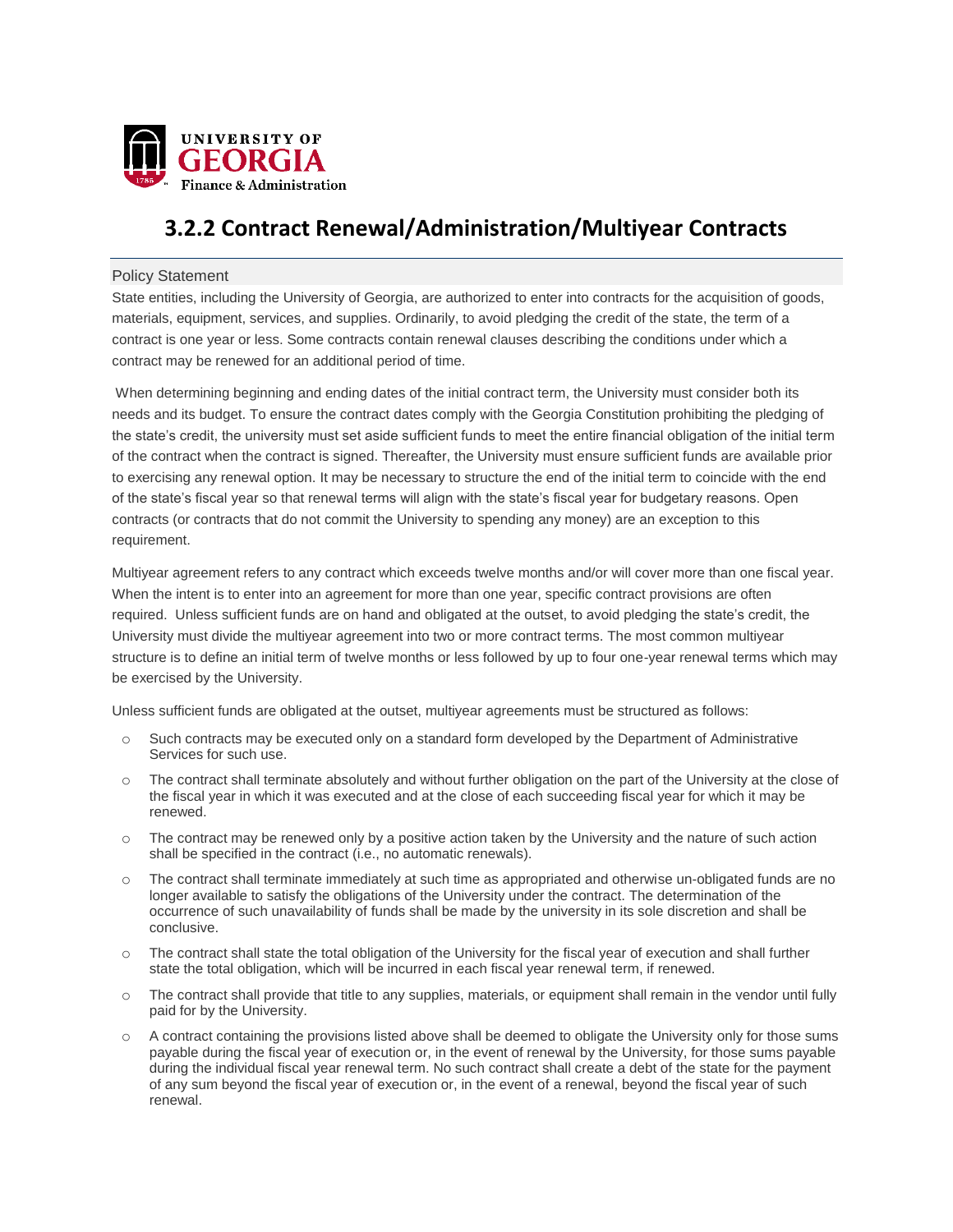o The contract may provide for the payment by the University of interest or the allocation of a portion of the contract payment to interest so long as the contract is in compliance with the provisions listed above.

Contract renewal and monitoring of multiyear agreements are part of contract administration. Other aspects of contract administration include monitoring of supplier performance, monitoring of payments, and documenting and communicating contractual and vendor issues to the Procurement Office. Continued communication and documentation throughout the life of the contract is essential to protect the rights of the University and ensure vendor compliance.

#### Reason for policy

This policy ensures compliance with State of Georgia requirements for contract administration and provides information regarding contract administration, renewable agreements and multiyear agreements and how renewals are processed.

#### **Procedures**

The end user department and Procurement Office should work together to maintain a complete file of all documents and communications related to vendor performance during the contract period. Documentation may include, but is not limited to, noting any discrepancies and following up with the vendor, documenting actual performance against scheduled performance, addressing the dedicating of sufficient resources and appropriate personnel to the contract, etc.

For renewals, the end user department should conduct the following steps:

- I. Verify that there are no existing statewide contracts which would meet the state entity's needs. If a mandatory statewide contract exists, the state entity must request a waiver from SPD (UGA Procurement will complete the required waiver paperwork on behalf of the end user department) prior to exercising a renewal option. If a convenience statewide contract exists, the state entity is not required to request a waiver; however, the state entity should first ensure that the overall cost and conditions of the state entity's contract are more favorable than the convenience statewide contract.
- II. Confirm that there is at least one valid renewal option remaining on the contract. Usually the end user department will receive an automated email from Procurement 90-120 days prior to the expiration of a contract which will let the end user department know whether a renewal option is available. If the department has any questions as to whether a renewal is available they should contact [Procurement.](http://www.busfin.uga.edu/procurement/prostaff.htm)
- III. Complete Contract Assessment Report and determine that the supplier has performed satisfactorily and met all of the requirements set forth in the contract.
- IV. If funds need to be obligated, generate a requisition in UGAmart identifying the goods/services to be purchased, the contract vendor, and pricing for the next term. The requisition should identify which contract is being renewed (either the Agency Contract number or the previous year's PO). The Contract Assessment Report created in step 3 should be attached to the requisition. If funds do not need to be obligated, the above information should be emailed to the buyer within Procurement who handles the commodity.

The Procurement Office will conduct the following steps upon receiving a request from the end user department to renew the contract:

- I. Confirm that renewal options are available.
- II. Complete the Contract Renewal Template and submit to the vendor for signature if required.
- III. Request additional documents and/or approvals including:
	- o For contracts exceeding \$100,000.00, the contract administrator must re-verify the supplier's tax compliance with Department of Revenue prior to processing a contract renewal.
	- o [Immigration](http://doas.ga.gov/StateLocal/SPD/Seven/Pages/Home.aspx) and Security Form (Contractor Affidavit) (if applicable)
	- o Insurance Certificate (if applicable)
	- o Performance Bond (if applicable)
	- o Payment Bond (if applicable)